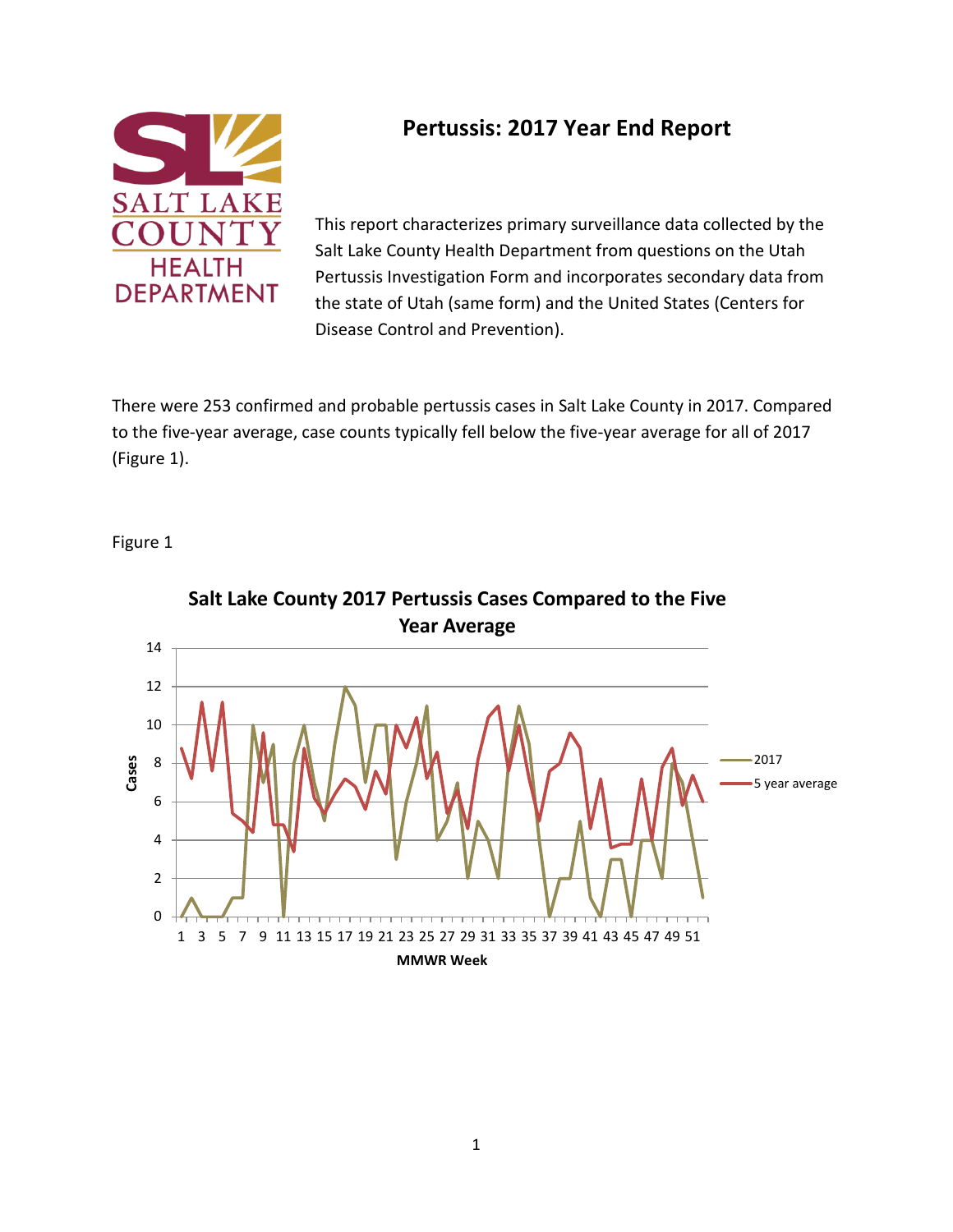The incidence rate for Salt Lake County was 22.6 per 100,000 population. Over a ten-year period, Salt Lake County has had higher incidence rates than the US; however, Salt Lake County and Utah follow a similar trend (Figure 2).



Figure 2

During 2017, monthly trends show that the pertussis cases peaked in May, and again in August (Figure 3).

Figure 3



#### **2017 Salt Lake County Pertussis Cases by Month**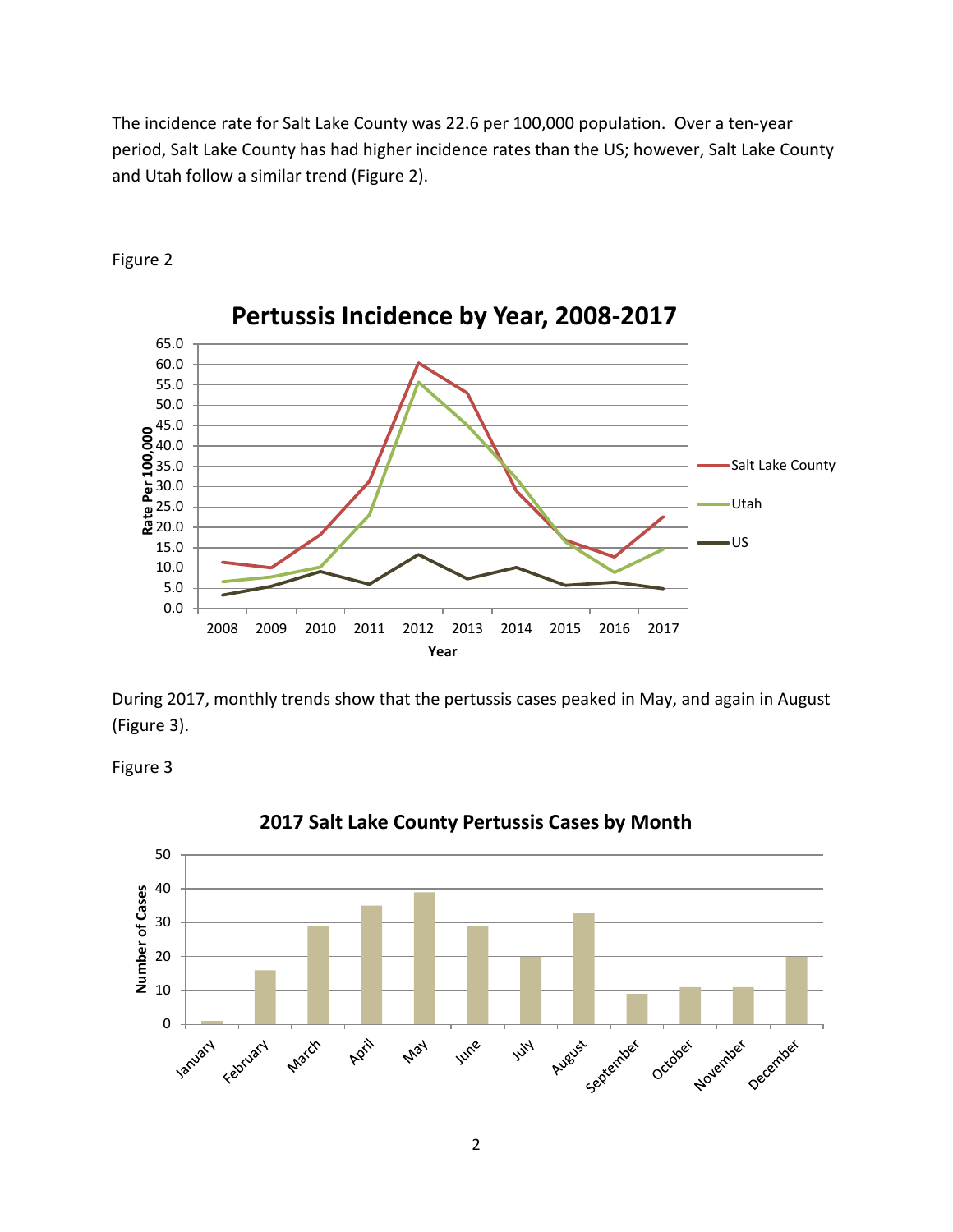#### **Demographics**

Pertussis surveillance for age is broken into nine standard age categories as shown in Figure 4. Incidence for pertussis in Salt Lake County is highest among the less than one age group at 96 per 100,000 population. Utah follows the same trend.





**2017 Incidence of Pertussis by Age Group**

In 2017 females had a higher rate than males among total cases (24 per 100,000 population compared to 21). However, the rate for males in the <1 age group was nearly four and a half times higher than the female rate at 154 per 100,000 population compared to 35 (Figure 5).

Figure 5



### **2017 Pertussis Rates by Gender & Age Group**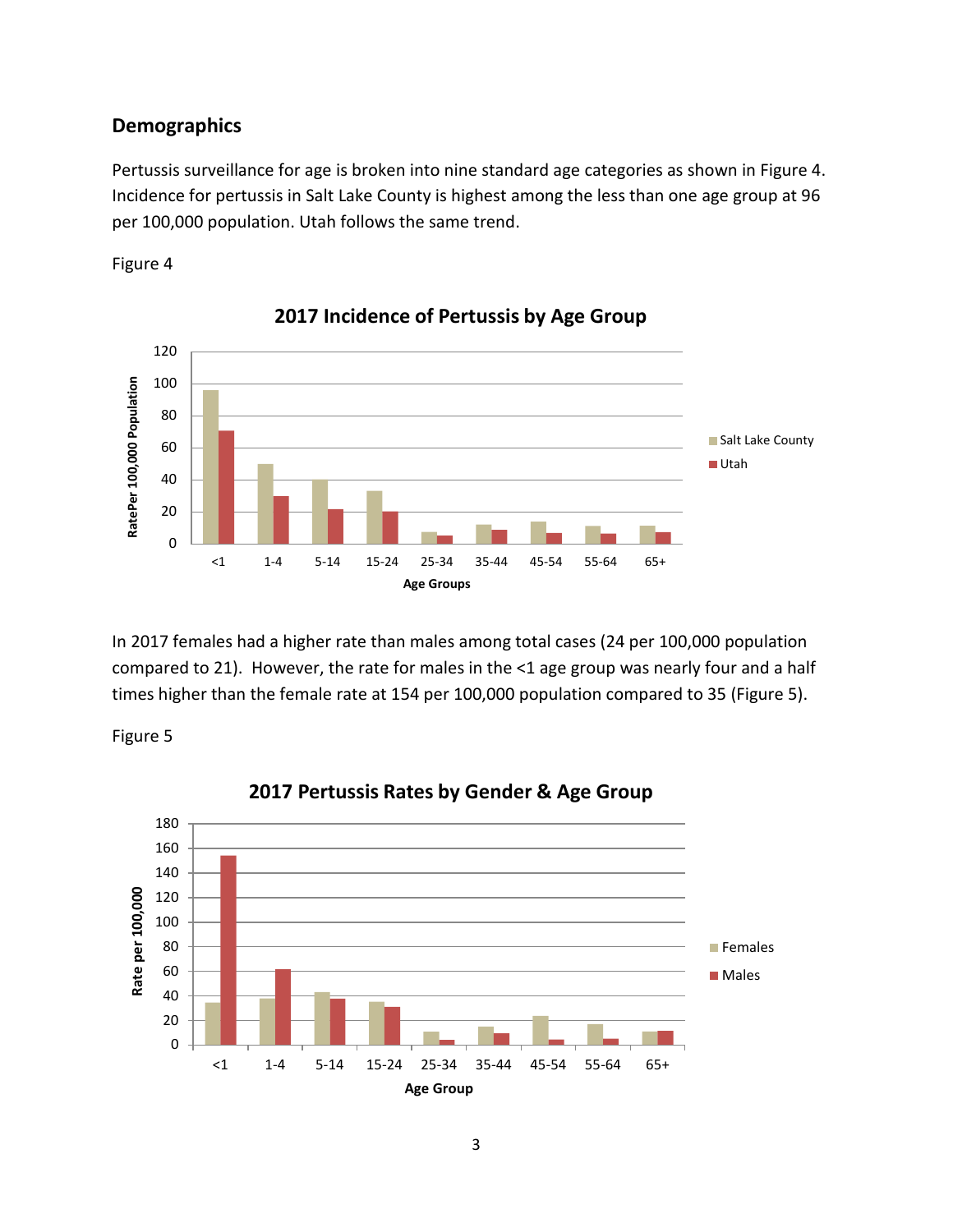As shown in Figures 6 and 7, pertussis rates are highest among the White and non-Hispanic populations of Salt Lake County.



Figure 6

Figure 7

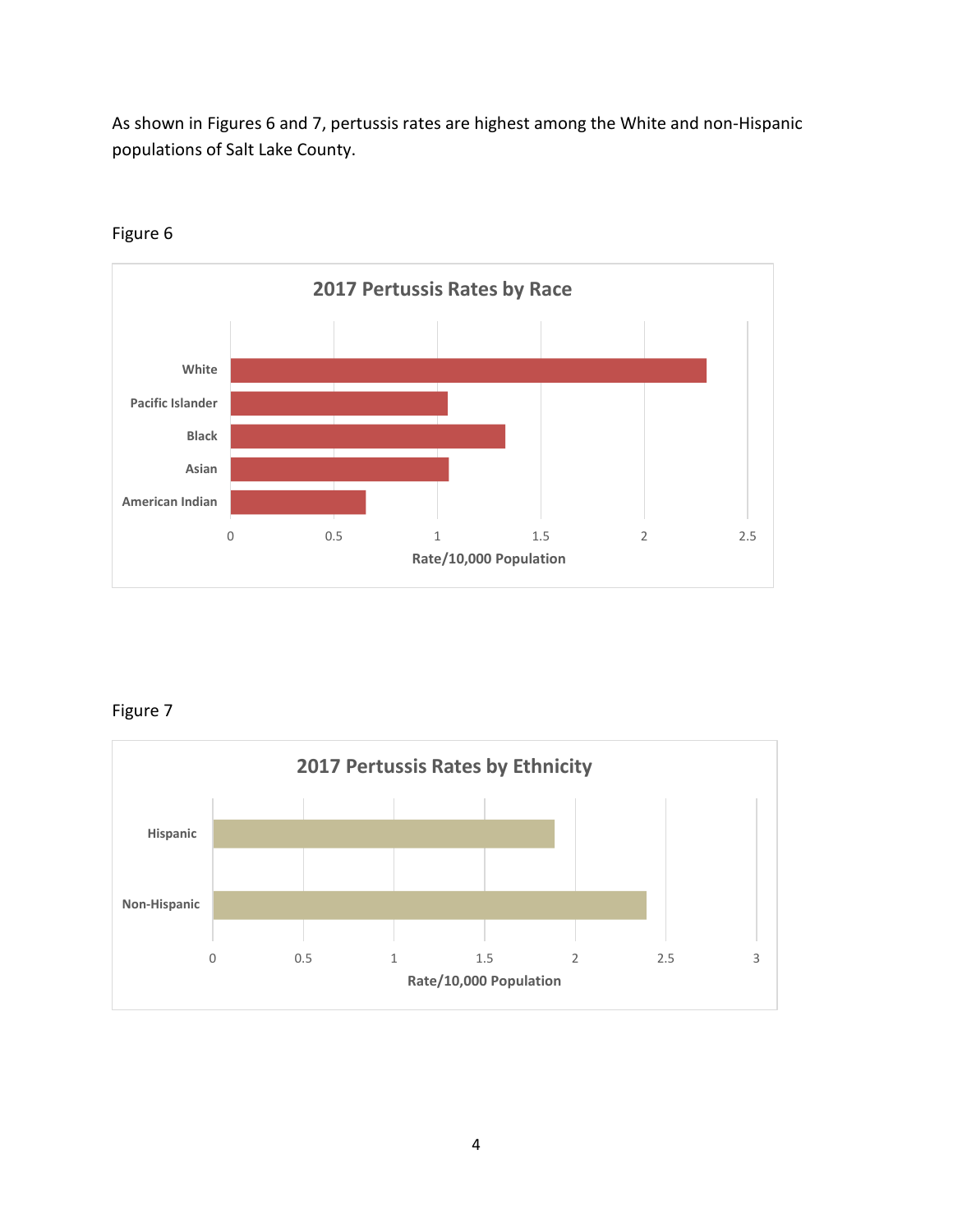In 2017 the city of Sandy saw a decrease in rate when compared to 2016. On the contrary, South Jordan, Bluffdale, Draper, Murray, Taylorsville, West Valley, Millcreek, and South Salt Lake all saw an increase. Riverton, West Jordan, and Herriman had rates similar to those seen in 2016.

Figure 8



**2017 Pertussis Rates by City per 100,000 Population**

\*Rates calculated using American Community Survey (ACS) 2016 5-year population estimates, except Census Designated Places (Copperton, Emigration Canyon, Kearns, Magna, Millcreek, White City; ACS 2015) and unincorporated Salt Lake County (Census 2010), U.S. Census Bureau.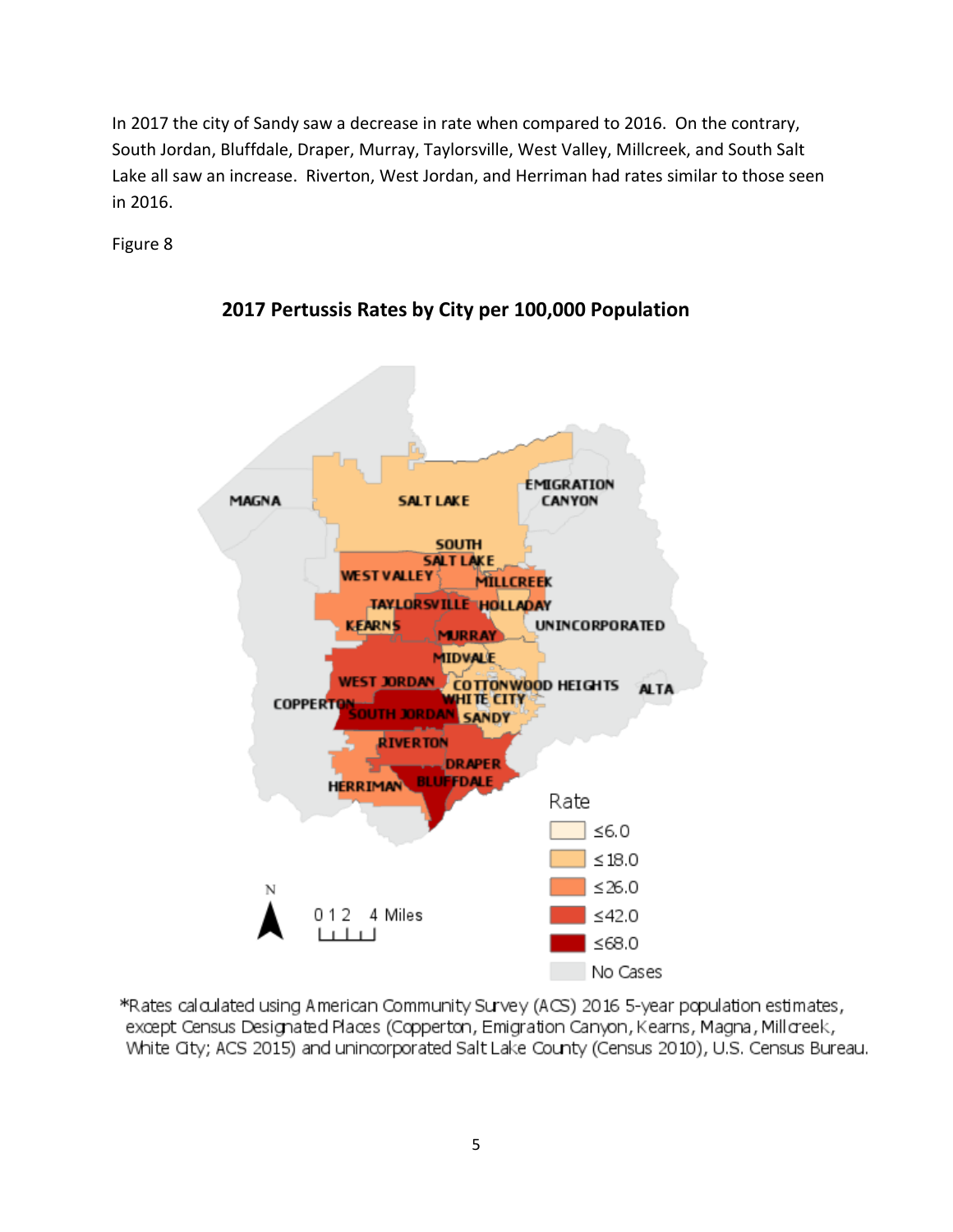## **Outbreaks**

There were thirteen pertussis outbreaks identified in Salt Lake County in 2017. Outbreaks occurred at four high schools, one middle school, two elementary schools, one charter school, one school for children with disabilities, and four daycares. Nine of the 13 outbreaks were limited to 4 cases or less. Of the larger outbreaks, two were in secondary schools, one was in a school for children with disabilities, and one was in a charter school. The largest outbreak was in the charter school which had an exemption rate of 11%, which is high for a school within Salt Lake County (average rate is 4%). Forty-two percent of all cases were part of or connected to a school outbreak. Eight percent of cases involved in outbreaks were not vaccinated.

Forty-five percent of cases occurred in school aged children. Figure 9 shows the number of cases reported each month in school aged children (ages 5-18) compared to total cases.





**2017 Salt Lake County Pertussis Cases**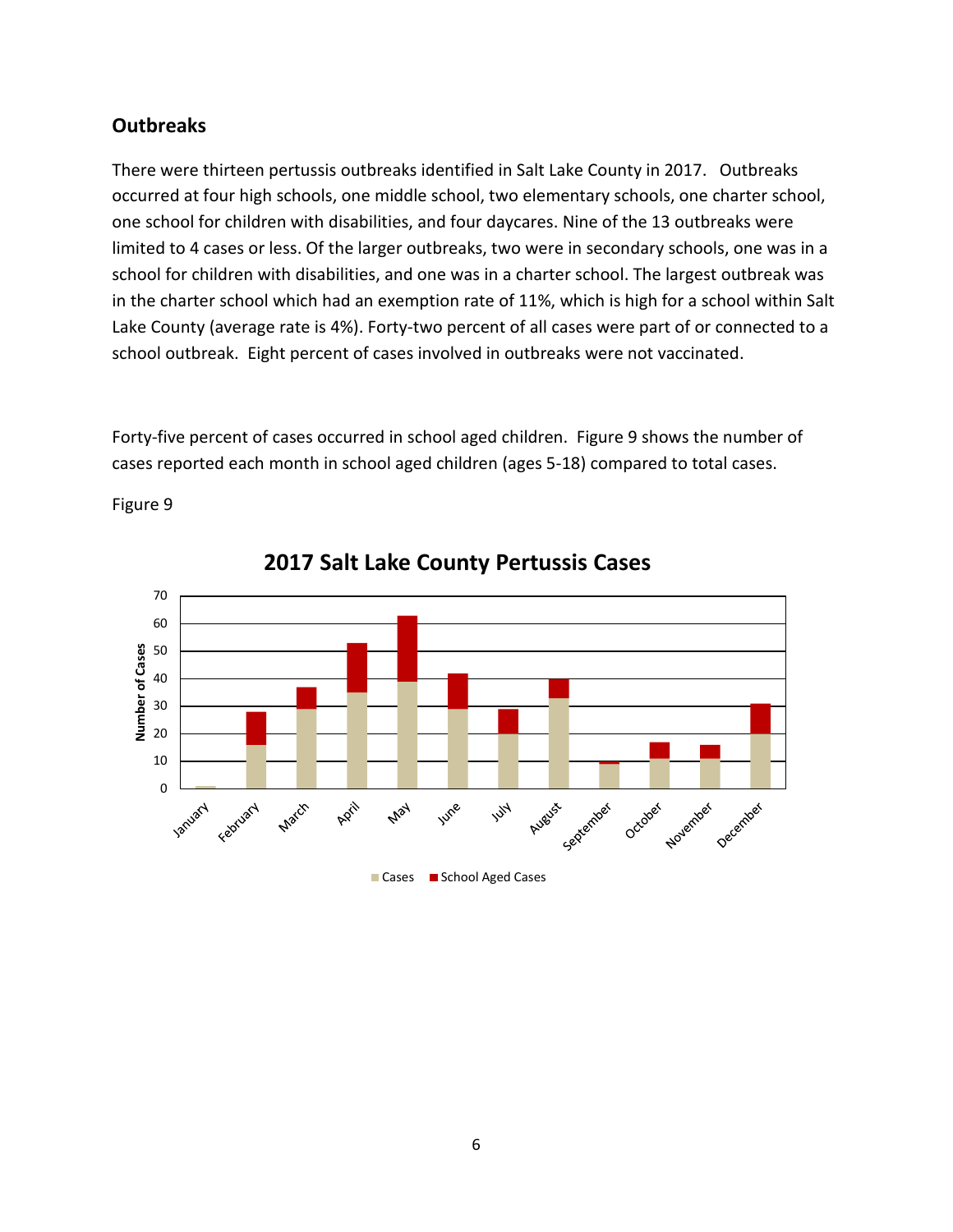## **Severity**

Severity remained low among 2017 pertussis cases (Figure 10). There were no deaths from pertussis in 2016 in Salt Lake County or in Utah.

Figure 10



**Severity of Salt Lake County Pertussis Cases by Year**

Salt Lake County saw a lower percentage of hospitalized cases when compared to Utah in 2017 with 2% of cases compared to 4% (Table 1).

Table 1

| Year | % Hospitalized<br><b>SLCO</b> | % Hospitalized<br>Utah |
|------|-------------------------------|------------------------|
| 2008 | 7                             |                        |
| 2009 | 5                             | 5                      |
| 2010 | 5                             | 5                      |
| 2011 | 5                             | 4                      |
| 2012 | 4                             | 3                      |
| 2013 | 2                             | 2                      |
| 2014 | 5                             | 4                      |
| 2015 | 5                             | 3                      |
| 2016 | $\mathbf{1}$                  | 5                      |
| 2017 | 2                             | 4                      |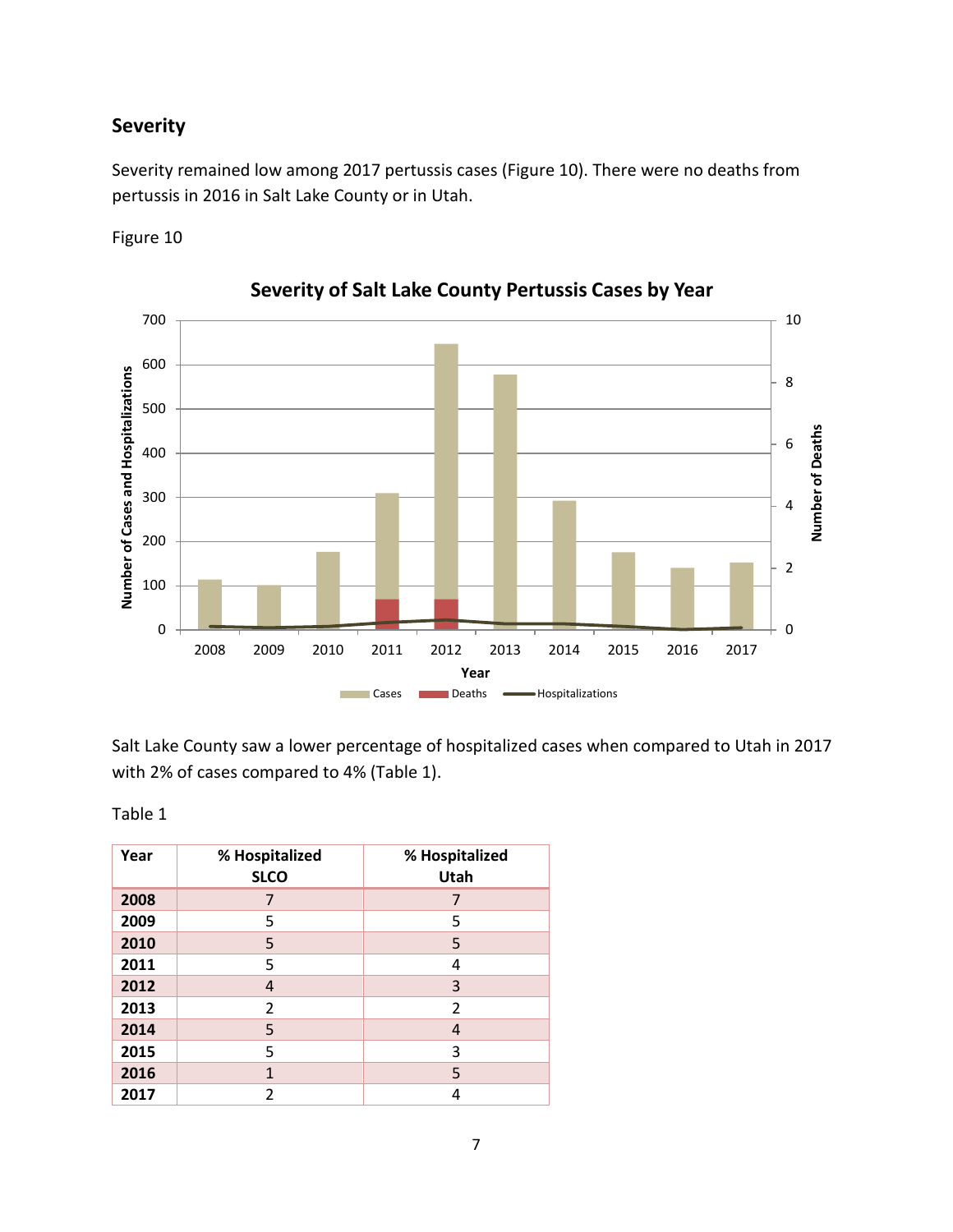Contrary to 2016, where the only hospitalizations occurred in the <1 age group, 2017 saw hospitalizations in five different age groups. The highest rate of hospitalizations occurred in the 55-64 age group (Figure 11).



Figure 11

## **Vaccination**

The percentage of cases that were vaccinated in 2017 was 81%. Of those cases, 72% were considered up to date. Out of the 253 pertussis cases in Salt Lake County, 17% of cases had never been vaccinated (Figure 12).

Figure 12



# **2017 Pertussis Cases Vaccination Status**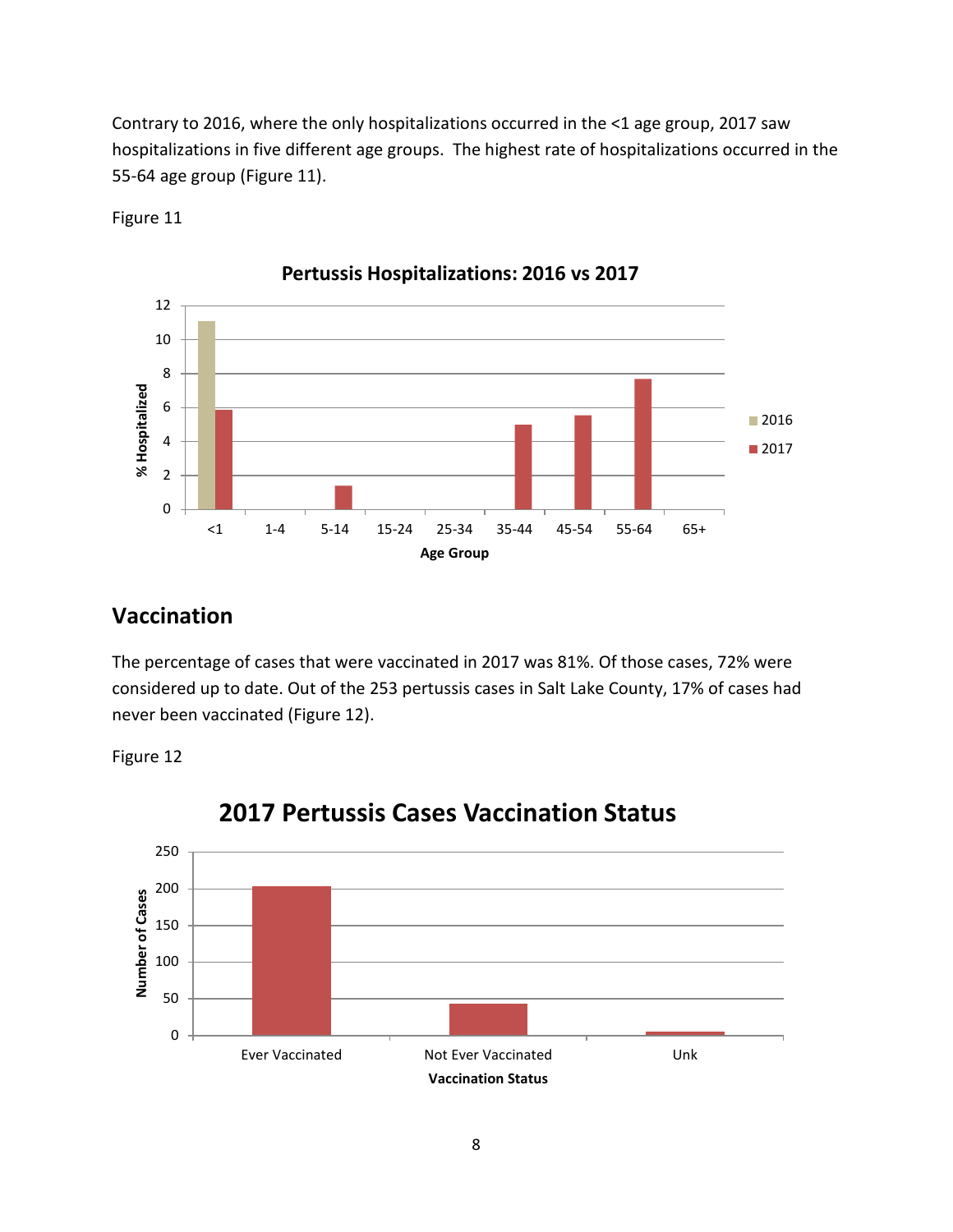The most common reasons for never having received a vaccine were philosophical and religious objections. Other reasons given were adverse reaction in a family member, and participation in a delayed vaccination schedule (Figure 13).

Figure 13



**Salt Lake County 2017 Pertussis Cases Reasons for Not Receiving Vaccine**

The percent of cases that have never been vaccinated increased in 2017 from 12 percent in 2016 to 17 percent (Figure 14).

Figure 14